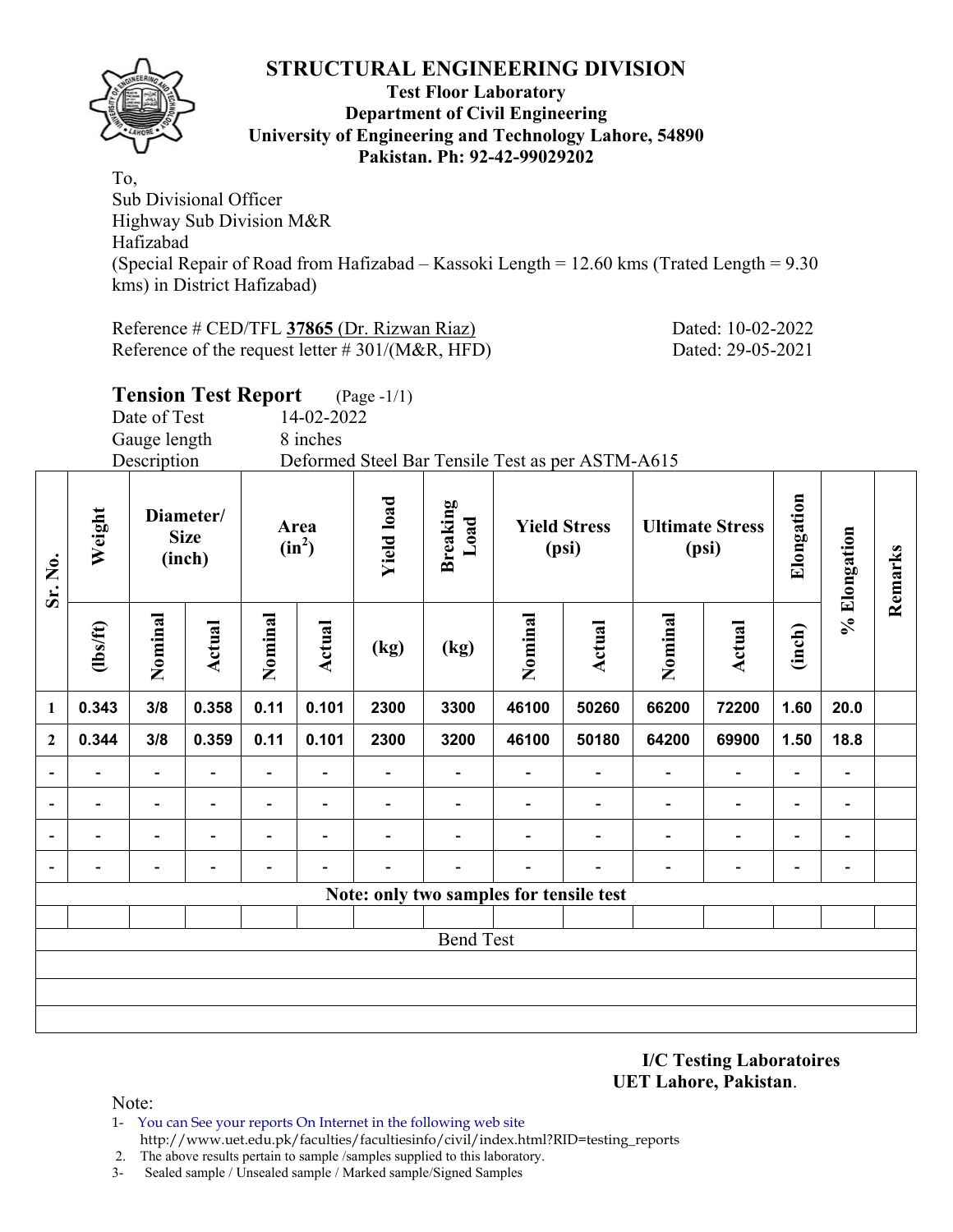

#### **Test Floor Laboratory Department of Civil Engineering University of Engineering and Technology Lahore, 54890 Pakistan. Ph: 92-42-99029202**

To, Sub Divisional Officer Buildings Sub Division No. 5 Lahore (Construction of New Block in Degree College Dharam Pura Mustafabad Lahore)

Reference # CED/TFL **37869** (Dr. Rizwan Riaz) Dated: 10-02-2022 Reference of the request letter # 295/516 Dated: 07-02-2022

| <b>Tension Test Report</b> | $(Page - 1/1)$                                            |
|----------------------------|-----------------------------------------------------------|
| Date of Test               | 14-02-2022                                                |
| Gauge length               | 8 inches                                                  |
| Description                | Deformed Steel Bar Tensile and Bend Test as per ASTM-A615 |

| Sr. No.                  | Weight   |                                                     | Diameter/<br><b>Size</b><br>(inch) |                          | Area<br>$(in^2)$         | <b>Yield load</b> | <b>Breaking</b><br>Load |                                                                 | <b>Yield Stress</b><br>(psi) |                          | <b>Ultimate Stress</b><br>(psi) | Elongation               | % Elongation                 | Remarks |
|--------------------------|----------|-----------------------------------------------------|------------------------------------|--------------------------|--------------------------|-------------------|-------------------------|-----------------------------------------------------------------|------------------------------|--------------------------|---------------------------------|--------------------------|------------------------------|---------|
|                          | (1bs/ft) | Nominal                                             | <b>Actual</b>                      | Nominal                  | Actual                   | (kg)              | (kg)                    | Nominal                                                         | Actual                       | Nominal                  | <b>Actual</b>                   | (inch)                   |                              |         |
| 1                        | 0.343    | 3/8                                                 | 0.358                              | 0.11                     | 0.101                    | 2300              | 3300                    | 46100                                                           | 50260                        | 66200                    | 72200                           | 1.60                     | 20.0                         |         |
| $\mathbf{2}$             | 0.344    | 3/8                                                 | 0.359                              | 0.11                     | 0.101                    | 2300              | 3200                    | 46100                                                           | 50180                        | 64200                    | 69900                           | 1.50                     | 18.8                         |         |
| $\overline{\phantom{0}}$ |          |                                                     |                                    | $\overline{\phantom{0}}$ |                          |                   |                         |                                                                 |                              |                          | $\qquad \qquad \blacksquare$    | $\overline{\phantom{a}}$ | $\overline{a}$               |         |
| ۰                        |          | $\overline{\phantom{0}}$                            |                                    | $\overline{\phantom{0}}$ | $\overline{\phantom{0}}$ |                   |                         |                                                                 |                              | $\overline{\phantom{0}}$ | $\qquad \qquad \blacksquare$    | $\overline{\phantom{a}}$ | $\qquad \qquad \blacksquare$ |         |
|                          |          | $\overline{\phantom{0}}$                            |                                    | -                        | $\blacksquare$           |                   |                         |                                                                 |                              |                          | $\qquad \qquad \blacksquare$    | $\overline{\phantom{a}}$ | $\overline{a}$               |         |
|                          |          |                                                     |                                    |                          |                          |                   |                         |                                                                 |                              |                          |                                 | $\overline{\phantom{0}}$ |                              |         |
|                          |          |                                                     |                                    |                          |                          |                   |                         | Note: only two samples for tensile and one sample for bend test |                              |                          |                                 |                          |                              |         |
|                          |          |                                                     |                                    |                          |                          |                   |                         |                                                                 |                              |                          |                                 |                          |                              |         |
|                          |          | 3/8" Dia Bar Bend Test Through 180° is Satisfactory |                                    |                          |                          | <b>Bend Test</b>  |                         |                                                                 |                              |                          |                                 |                          |                              |         |
|                          |          |                                                     |                                    |                          |                          |                   |                         |                                                                 |                              |                          |                                 |                          |                              |         |
|                          |          |                                                     |                                    |                          |                          |                   |                         |                                                                 |                              |                          |                                 |                          |                              |         |
|                          |          |                                                     |                                    |                          |                          |                   |                         |                                                                 |                              |                          |                                 |                          |                              |         |

**I/C Testing Laboratoires UET Lahore, Pakistan**.

- 1- You can See your reports On Internet in the following web site http://www.uet.edu.pk/faculties/facultiesinfo/civil/index.html?RID=testing\_reports
- 2. The above results pertain to sample /samples supplied to this laboratory.
- 3- Sealed sample / Unsealed sample / Marked sample/Signed Samples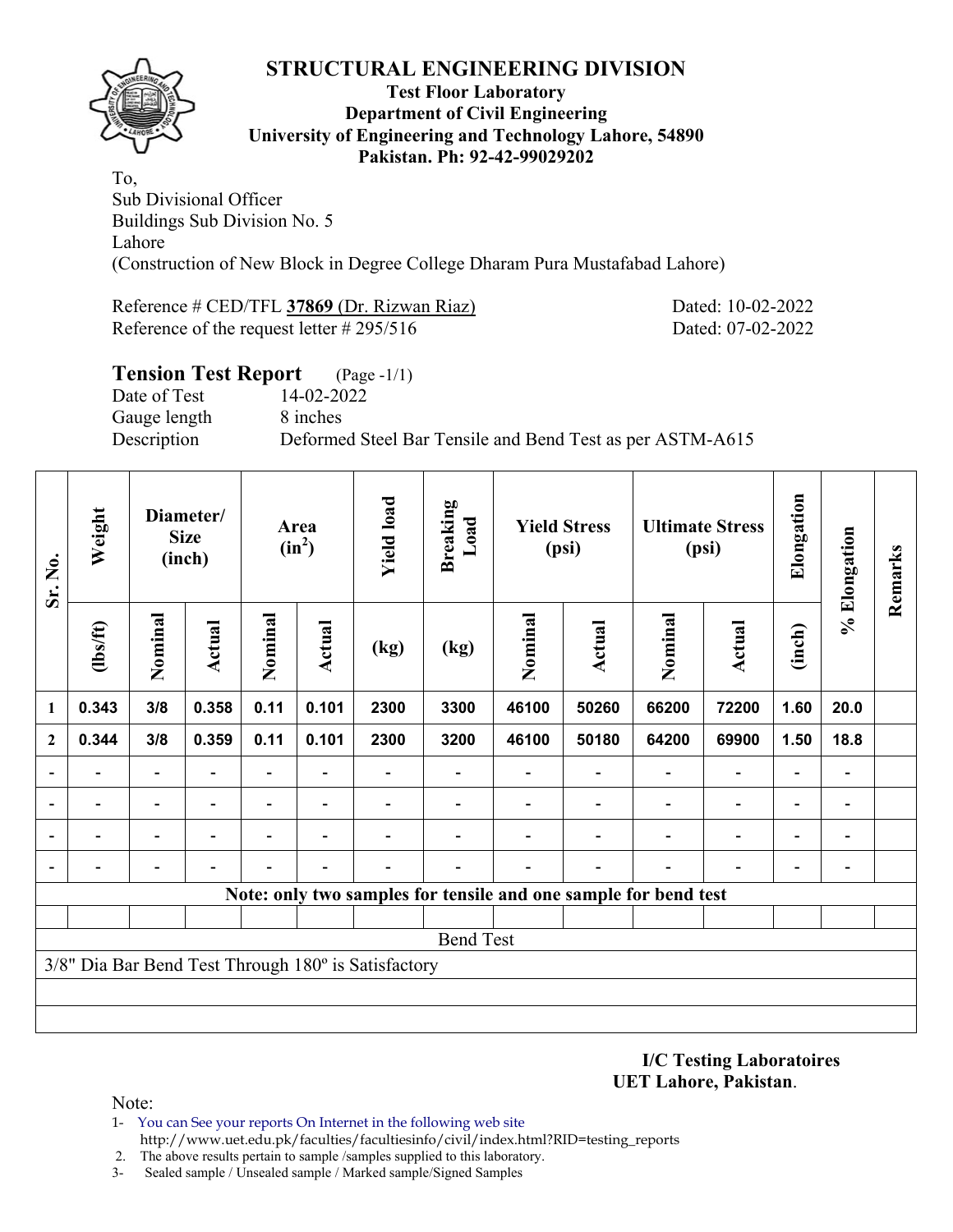**Test Floor Laboratory Department of Civil Engineering University of Engineering and Technology Lahore, 54890 Pakistan. Ph: 92-42-99029202** 

To, CEO Linker OHWT Dream Gardens Wazirabad (Package 2)

Reference # CED/TFL 37867 (Dr. Rizwan Azam) Dated: 10-02-2022 Reference of the request letter # Nil Dated: 07-02-2022

### **Tension Test Report** (Page -1/1) Date of Test 14-02-2022 Gauge length 8 inches Description Deformed Steel Bar Tensile and Bend Test as per ASTM-A615

| Sr. No.        | Weight                                        |                          | Diameter/<br><b>Size</b><br>(inch) |         | Area<br>$(in^2)$         | <b>Yield load</b> | <b>Breaking</b><br>Load |         | <b>Yield Stress</b><br>(psi)                                   |                          | <b>Ultimate Stress</b><br>(psi) | Elongation               | % Elongation   | Remarks |
|----------------|-----------------------------------------------|--------------------------|------------------------------------|---------|--------------------------|-------------------|-------------------------|---------|----------------------------------------------------------------|--------------------------|---------------------------------|--------------------------|----------------|---------|
|                | $\frac{2}{10}$                                | Nominal                  | Actual                             | Nominal | <b>Actual</b>            | (kg)              | (kg)                    | Nominal | Actual                                                         | Nominal                  | Actual                          | (inch)                   |                |         |
| 1              | 0.369                                         | $\mathbf{3}$             | 0.372                              | 0.11    | 0.109                    | 2800              | 4100                    | 56200   | 56870                                                          | 82200                    | 83300                           | 1.60                     | 20.0           |         |
|                |                                               | $\blacksquare$           |                                    |         |                          |                   |                         |         |                                                                |                          | $\overline{\phantom{0}}$        | $\overline{\phantom{0}}$ |                |         |
| $\blacksquare$ |                                               |                          |                                    |         |                          |                   |                         |         |                                                                |                          | $\overline{\phantom{0}}$        | $\overline{\phantom{0}}$ |                |         |
| $\blacksquare$ | $\blacksquare$                                | $\blacksquare$           | $\blacksquare$                     |         | $\blacksquare$           |                   |                         |         |                                                                |                          | $\overline{\phantom{a}}$        | $\overline{\phantom{a}}$ | $\blacksquare$ |         |
|                | ۰                                             | $\overline{\phantom{0}}$ | ۰                                  |         | $\overline{\phantom{0}}$ |                   |                         |         |                                                                |                          | $\overline{\phantom{0}}$        | $\overline{\phantom{a}}$ |                |         |
|                |                                               |                          | $\overline{a}$                     |         | $\overline{\phantom{0}}$ |                   |                         |         | $\overline{\phantom{0}}$                                       | $\overline{\phantom{0}}$ | $\qquad \qquad \blacksquare$    | $\overline{\phantom{a}}$ |                |         |
|                |                                               |                          |                                    |         |                          |                   |                         |         | Note: only one sample for tensile and one sample for bend test |                          |                                 |                          |                |         |
|                |                                               |                          |                                    |         |                          |                   |                         |         |                                                                |                          |                                 |                          |                |         |
|                |                                               |                          |                                    |         |                          |                   | <b>Bend Test</b>        |         |                                                                |                          |                                 |                          |                |         |
|                | #3 Bar Bend Test Through 180° is Satisfactory |                          |                                    |         |                          |                   |                         |         |                                                                |                          |                                 |                          |                |         |
|                |                                               |                          |                                    |         |                          |                   |                         |         |                                                                |                          |                                 |                          |                |         |
|                |                                               |                          |                                    |         |                          |                   |                         |         |                                                                |                          |                                 |                          |                |         |

**I/C Testing Laboratoires UET Lahore, Pakistan**.

Note:

1- You can See your reports On Internet in the following web site http://www.uet.edu.pk/faculties/facultiesinfo/civil/index.html?RID=testing\_reports

2. The above results pertain to sample /samples supplied to this laboratory.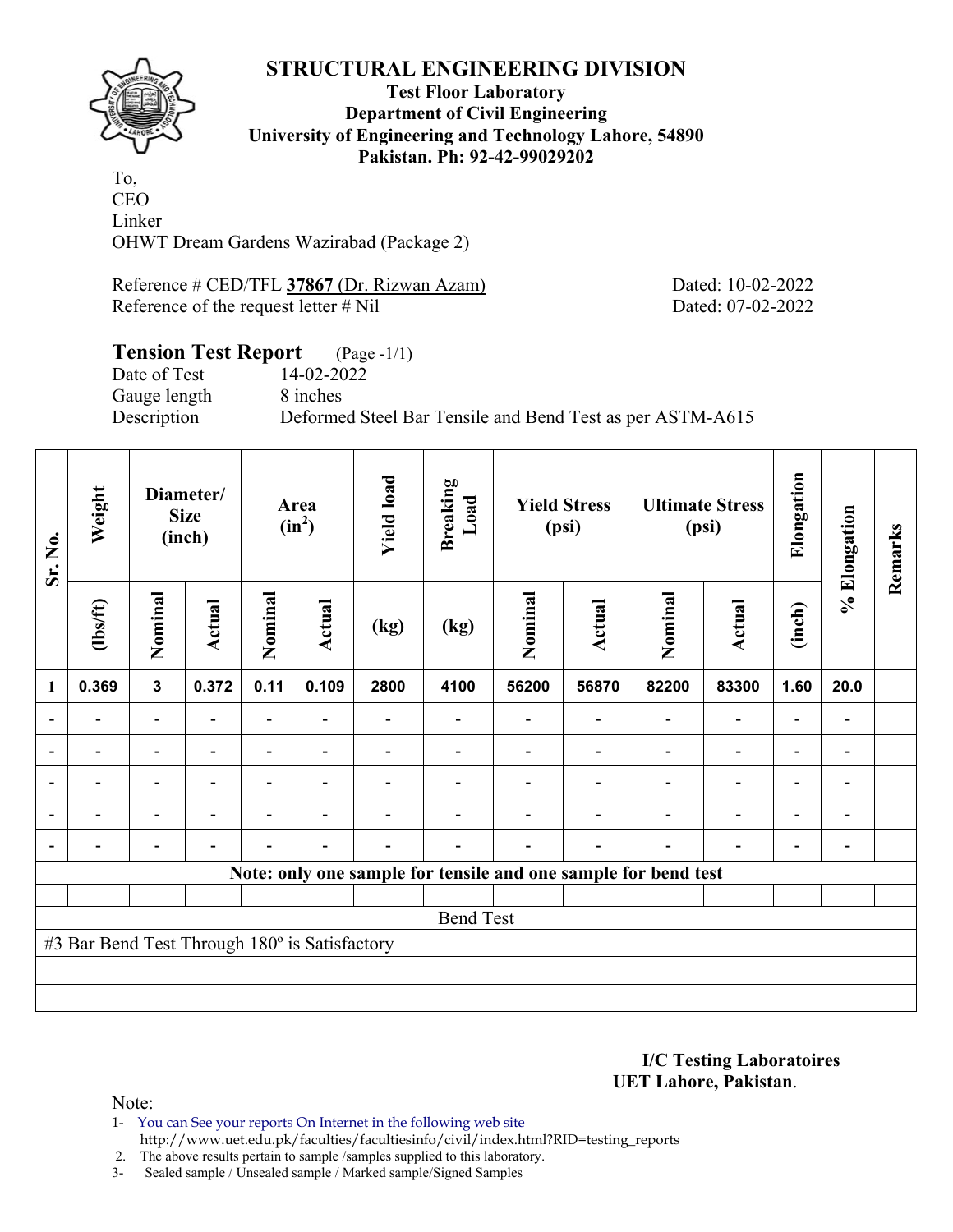

#### **Test Floor Laboratory Department of Civil Engineering University of Engineering and Technology Lahore, 54890 Pakistan. Ph: 92-42-99029202**

To, Sub Divisional Officer Buildings Sub Division No. 5 Lahore (Construction of New Block in Degree College Dharam Pura Mustafabad Lahore)

Reference # CED/TFL **37869** (Dr. Rizwan Riaz) Dated: 10-02-2022 Reference of the request letter # 295/516 Dated: 07-02-2022

| <b>Tension Test Report</b> (Page -1/1) |                                                           |
|----------------------------------------|-----------------------------------------------------------|
| Date of Test                           | 14-02-2022                                                |
| Gauge length                           | 8 inches                                                  |
| Description                            | Deformed Steel Bar Tensile and Bend Test as per ASTM-A615 |
|                                        |                                                           |

| Sr. No.        | Weight   |                                                     | Diameter/<br><b>Size</b><br>(inch) |                          | Area<br>$(in^2)$         | <b>Yield load</b> | <b>Breaking</b><br>Load |                                                                 | <b>Yield Stress</b><br>(psi) |                          | <b>Ultimate Stress</b><br>(psi) | Elongation               | % Elongation                 | Remarks |
|----------------|----------|-----------------------------------------------------|------------------------------------|--------------------------|--------------------------|-------------------|-------------------------|-----------------------------------------------------------------|------------------------------|--------------------------|---------------------------------|--------------------------|------------------------------|---------|
|                | (1bs/ft) | Nominal                                             | Nominal<br><b>Actual</b>           |                          | Actual<br>(kg)           |                   | (kg)                    | Nominal                                                         | Actual                       | Nominal                  | <b>Actual</b>                   | (inch)                   |                              |         |
| 1              | 0.390    | 3/8                                                 | 0.382                              | 0.11                     | 0.115                    | 3700              | 4900                    | 74200                                                           | 71200                        | 98200                    | 94300                           | 1.20                     | 15.0                         |         |
| $\mathbf{2}$   | 0.387    | 3/8                                                 | 0.381                              | 0.11                     | 0.114                    | 3700              | 4900                    | 74200                                                           | 71610                        | 98200                    | 94900                           | 1.20                     | 15.0                         |         |
| $\blacksquare$ |          |                                                     |                                    | $\overline{\phantom{0}}$ |                          |                   |                         |                                                                 |                              |                          | $\qquad \qquad \blacksquare$    | $\blacksquare$           | $\overline{a}$               |         |
| ۰              |          | $\overline{\phantom{0}}$                            |                                    | $\overline{\phantom{0}}$ | $\overline{\phantom{0}}$ |                   |                         |                                                                 |                              | $\overline{\phantom{0}}$ | $\qquad \qquad \blacksquare$    | $\overline{\phantom{a}}$ | $\qquad \qquad \blacksquare$ |         |
|                |          | $\overline{\phantom{0}}$                            |                                    | -                        | $\blacksquare$           |                   |                         |                                                                 |                              |                          | $\qquad \qquad -$               | $\overline{\phantom{a}}$ | $\overline{a}$               |         |
|                |          |                                                     |                                    |                          |                          |                   |                         |                                                                 |                              |                          |                                 | $\overline{\phantom{0}}$ |                              |         |
|                |          |                                                     |                                    |                          |                          |                   |                         | Note: only two samples for tensile and one sample for bend test |                              |                          |                                 |                          |                              |         |
|                |          |                                                     |                                    |                          |                          |                   |                         |                                                                 |                              |                          |                                 |                          |                              |         |
|                |          | 3/8" Dia Bar Bend Test Through 180° is Satisfactory |                                    |                          |                          |                   | <b>Bend Test</b>        |                                                                 |                              |                          |                                 |                          |                              |         |
|                |          |                                                     |                                    |                          |                          |                   |                         |                                                                 |                              |                          |                                 |                          |                              |         |
|                |          |                                                     |                                    |                          |                          |                   |                         |                                                                 |                              |                          |                                 |                          |                              |         |
|                |          |                                                     |                                    |                          |                          |                   |                         |                                                                 |                              |                          |                                 |                          |                              |         |

**I/C Testing Laboratoires UET Lahore, Pakistan**.

- 1- You can See your reports On Internet in the following web site http://www.uet.edu.pk/faculties/facultiesinfo/civil/index.html?RID=testing\_reports
- 2. The above results pertain to sample /samples supplied to this laboratory.
- 3- Sealed sample / Unsealed sample / Marked sample/Signed Samples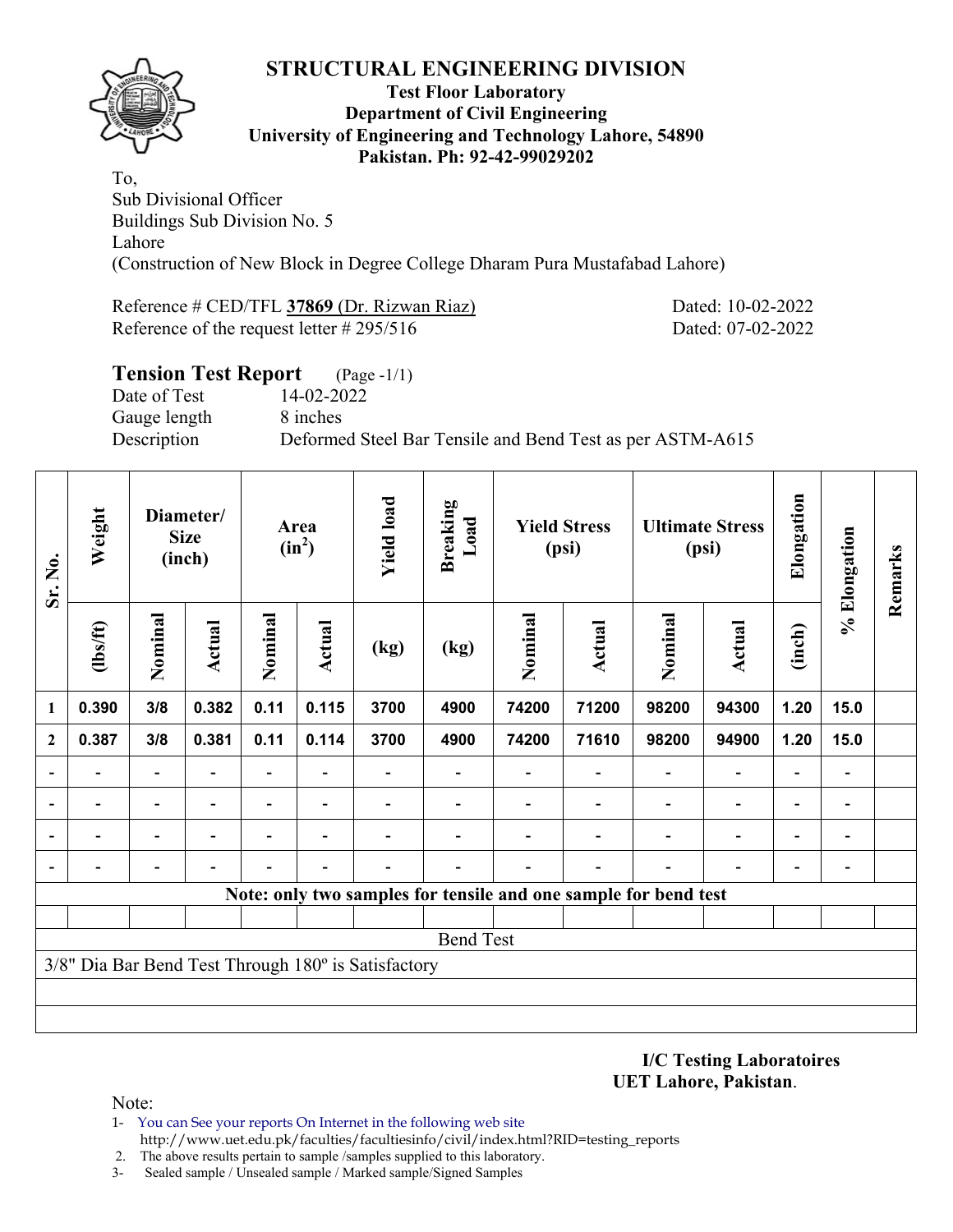

### **Test Floor Laboratory Department of Civil Engineering University of Engineering and Technology Lahore, 54890 Pakistan. Ph: 92-42-99029202**

To,

Sub Divisional Officer Highway Sub Division

Mianwali

(1. Reconstruction / Construction / Widening / Improvement of Road Kalabagh Road via Bhullan wali Wandhi UC Shahbaz Khel Length 2.75 km in District Mianwali

2. Construction of Road in UC Ban Hafiz Jee (Dera Parkal Wala) Length 3.00 km District Mianwali

3. Construction of Road from Dhoke Lal Khel Kalri Choai to Dr. Tahir Ban Hafia Jee UC Thamay Wali Length 4.00 km District Mianwali

4. Construction of Dhornaka to Chok Gorori UC Namal Length 1.75 km District Mianwali

Reference # CED/TFL 37875 (Dr. Rizwan Azam) Dated: 11-02-2022 Reference of the request letter # 20/SDO/Mwi Dated: 05-01-2022

**Tension Test Report** (Page -1/1)

Date of Test 14-02-2022 Gauge length 8 inches

Description Deformed Steel Bar Tensile and Bend Test as per ASTM-A615

| Sr. No.                  | Weight                                                          |                          | Diameter/<br>size                             |      | Area<br>$(in^2)$         | <b>Yield load</b>        | <b>Breaking</b><br>Load |               | <b>Yield Stress</b><br>(psi) |                          | <b>Ultimate Stress</b><br>(psi) | Elongation               | % Elongation             | Remarks |
|--------------------------|-----------------------------------------------------------------|--------------------------|-----------------------------------------------|------|--------------------------|--------------------------|-------------------------|---------------|------------------------------|--------------------------|---------------------------------|--------------------------|--------------------------|---------|
|                          | (1bs/ft)                                                        | Nominal<br>$(\#)$        | Nominal<br>Actual<br>Actual<br>(inch)<br>(kg) |      |                          | (kg)                     | Nominal                 | <b>Actual</b> | Nominal                      | <b>Actual</b>            | (inch)                          |                          |                          |         |
| 1                        | 0.385                                                           | $\mathbf{3}$             | 0.379                                         | 0.11 | 0.113                    | 3900                     | 5000                    | 78200         | 76030                        | 100200                   | 97500                           | 1.20                     | 15.0                     |         |
| $\overline{2}$           | 0.383                                                           | $\mathbf{3}$             | 0.379                                         | 0.11 | 0.113                    | 3800                     | 5000                    | 76200         | 74410                        | 100200                   | 98000                           | 1.20                     | 15.0                     |         |
|                          |                                                                 | $\overline{\phantom{0}}$ |                                               |      |                          |                          |                         |               |                              |                          |                                 | $\blacksquare$           |                          |         |
| $\overline{\phantom{a}}$ |                                                                 | $\blacksquare$           | $\blacksquare$                                |      | $\blacksquare$           |                          |                         |               |                              | $\blacksquare$           | $\blacksquare$                  | $\overline{\phantom{a}}$ | $\blacksquare$           |         |
|                          |                                                                 | $\overline{\phantom{0}}$ |                                               | -    | $\overline{\phantom{a}}$ | $\overline{\phantom{0}}$ |                         |               | $\overline{\phantom{0}}$     | $\overline{\phantom{0}}$ | $\overline{\phantom{0}}$        | $\blacksquare$           | $\overline{\phantom{0}}$ |         |
|                          | Note: only two samples for tensile and one sample for bend test |                          |                                               |      |                          |                          |                         |               |                              |                          |                                 |                          |                          |         |
|                          |                                                                 |                          |                                               |      |                          |                          |                         |               |                              |                          |                                 |                          |                          |         |
|                          |                                                                 |                          |                                               |      |                          |                          | <b>Bend Test</b>        |               |                              |                          |                                 |                          |                          |         |
|                          | #3 Bar Bend Test Through 180° is Satisfactory                   |                          |                                               |      |                          |                          |                         |               |                              |                          |                                 |                          |                          |         |
|                          |                                                                 |                          |                                               |      |                          |                          |                         |               |                              |                          |                                 |                          |                          |         |
|                          |                                                                 |                          |                                               |      |                          |                          |                         |               |                              |                          |                                 |                          |                          |         |

**I/C Testing Laboratoires UET Lahore, Pakistan**.

Note:

1- You can See your reports On Internet in the following web site http://www.uet.edu.pk/faculties/facultiesinfo/civil/index.html?RID=testing\_reports

2. The above results pertain to sample /samples supplied to this laboratory.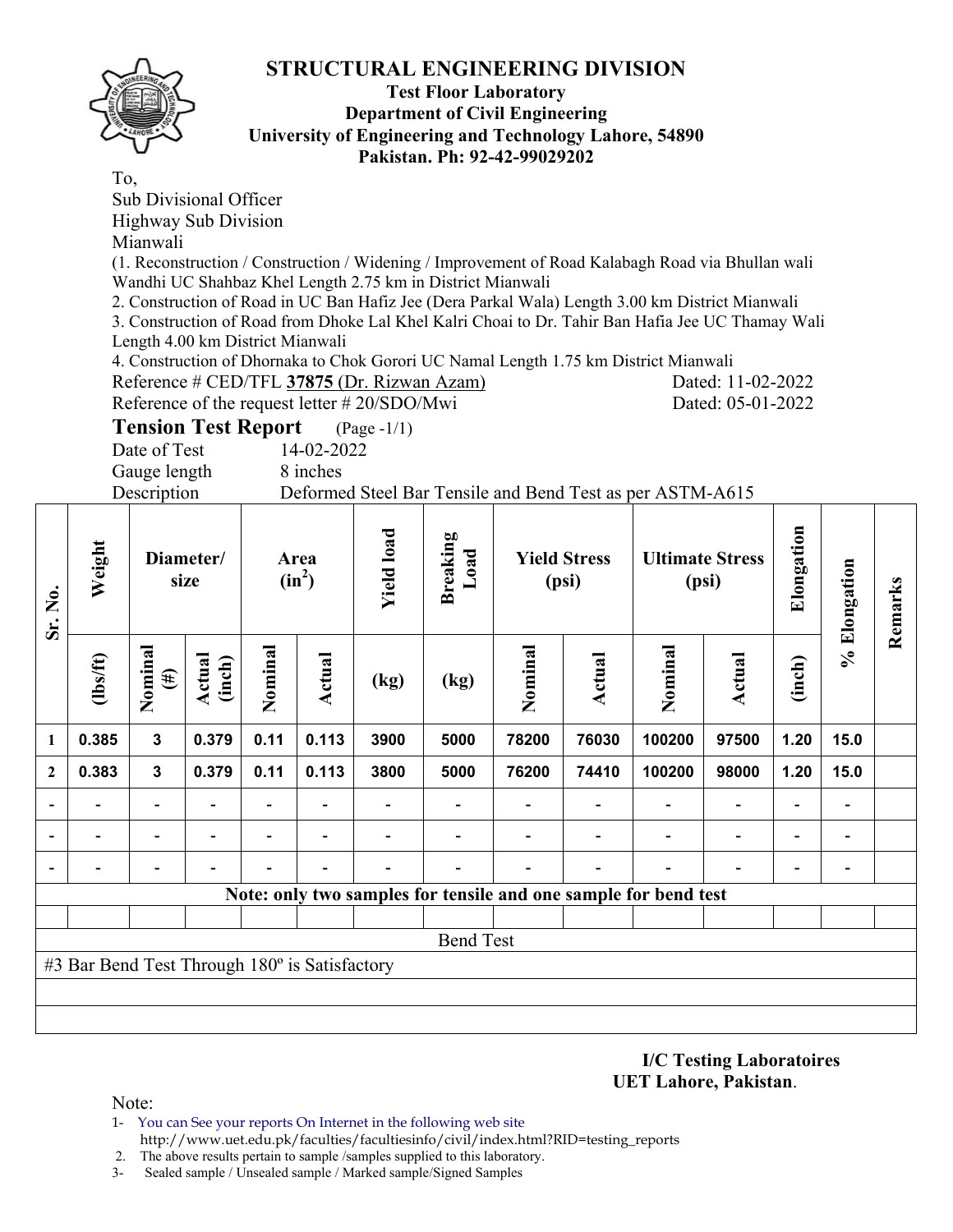

#### **Test Floor Laboratory Department of Civil Engineering University of Engineering and Technology Lahore, 54890 Pakistan. Ph: 92-42-99029202**

To, Engr. Mustafa Ali Sr. Manager Coordination, Dream Builders Construction of Apartment Building at 32-P, Model Town Ext, Lahore

Reference # CED/TFL 37877 (Dr. Rizwan Azam) Dated: 11-02-2022 Reference of the request letter # DB/CONST-32P/22/210 Dated: 10-02-2022

## **Tension Test Report** (Page -1/1) Date of Test 14-02-2022 Gauge length 8 inches Description Deformed Steel Bar Tensile and Bend Test as per ASTM-A615

| Sr. No.      | Weight                                        |                   | Diameter/<br>size       |                | Area<br>$(in^2)$ | <b>Yield load</b> | <b>Breaking</b><br>Load |                          | <b>Yield Stress</b><br>(psi)                                    |         | <b>Ultimate Stress</b><br>(psi) | Elongation               | % Elongation | Remarks |
|--------------|-----------------------------------------------|-------------------|-------------------------|----------------|------------------|-------------------|-------------------------|--------------------------|-----------------------------------------------------------------|---------|---------------------------------|--------------------------|--------------|---------|
|              | (1bs/ft)                                      | Nominal<br>$(\#)$ | <b>Actual</b><br>(inch) |                | Actual           | (kg)              | (kg)                    | Nominal<br><b>Actual</b> |                                                                 | Nominal | Actual                          | (inch)                   |              |         |
| 1            | 0.368                                         | $\mathbf{3}$      | 0.371                   | 0.11           | 0.108            | 3200              | 4800                    | 64200                    | 65290                                                           | 96200   | 98000                           | 1.40                     | 17.5         |         |
| $\mathbf{2}$ | 0.368                                         | $\mathbf{3}$      | 0.371                   | 0.11           | 0.108            | 3200              | 4800                    | 64200                    | 65240                                                           | 96200   | 97900                           | 1.40                     | 17.5         |         |
| ۰            |                                               |                   |                         | $\blacksquare$ |                  |                   |                         |                          |                                                                 |         | $\overline{\phantom{0}}$        | $\overline{a}$           |              |         |
| ۰            |                                               |                   |                         | $\blacksquare$ |                  |                   |                         |                          |                                                                 |         | $\overline{\phantom{0}}$        | $\overline{\phantom{0}}$ |              |         |
|              |                                               |                   |                         | -              | $\blacksquare$   |                   |                         |                          |                                                                 |         | $\overline{\phantom{0}}$        | ۰                        |              |         |
|              |                                               |                   |                         |                |                  |                   |                         |                          |                                                                 |         |                                 | $\blacksquare$           |              |         |
|              |                                               |                   |                         |                |                  |                   |                         |                          | Note: only two samples for tensile and one sample for bend test |         |                                 |                          |              |         |
|              |                                               |                   |                         |                |                  |                   |                         |                          |                                                                 |         |                                 |                          |              |         |
|              |                                               |                   |                         |                |                  |                   | <b>Bend Test</b>        |                          |                                                                 |         |                                 |                          |              |         |
|              | #3 Bar Bend Test Through 180° is Satisfactory |                   |                         |                |                  |                   |                         |                          |                                                                 |         |                                 |                          |              |         |
|              |                                               |                   |                         |                |                  |                   |                         |                          |                                                                 |         |                                 |                          |              |         |
|              |                                               |                   |                         |                |                  |                   |                         |                          |                                                                 |         |                                 |                          |              |         |

**I/C Testing Laboratoires UET Lahore, Pakistan**.

- 1- You can See your reports On Internet in the following web site http://www.uet.edu.pk/faculties/facultiesinfo/civil/index.html?RID=testing\_reports
- 2. The above results pertain to sample /samples supplied to this laboratory.
- 3- Sealed sample / Unsealed sample / Marked sample/Signed Samples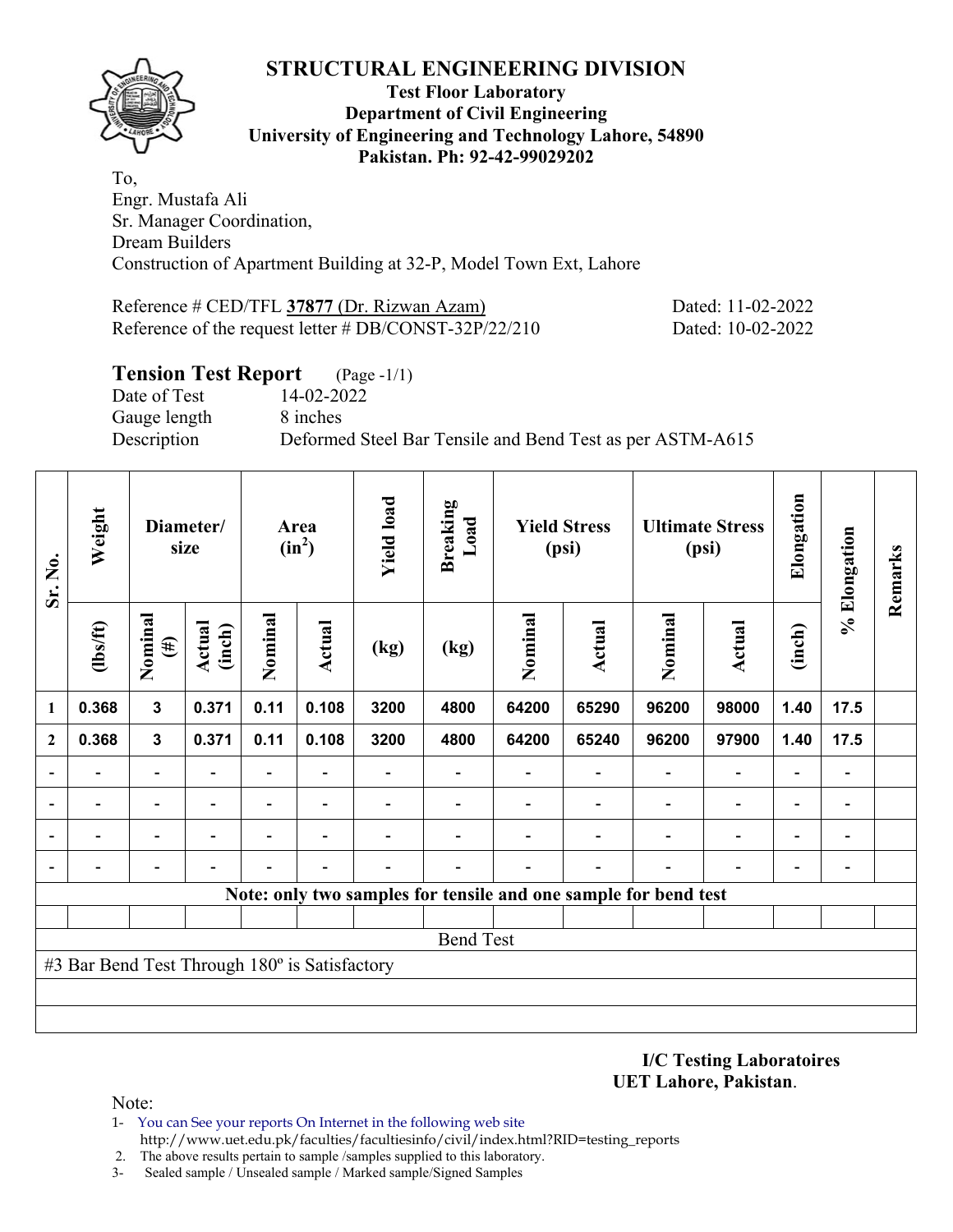

#### **Test Floor Laboratory Department of Civil Engineering University of Engineering and Technology Lahore, 54890 Pakistan. Ph: 92-42-99029202**

To, M/S Defence Housing Authority. Lahore Cantt (Construction of 1 Kanal House NGV DRGCC (52 Units) DHA Phase-VI) – (M/s Linker Developers)

Reference # CED/TFL **37878** (Dr. Rizwan Azam) Dated: 11-02-2022 Reference of the request letter # 408/241/32/Lab/43/481 Dated: 11-02-2022

## **Tension Test Report** (Page -1/1) Date of Test 14-02-2022 Gauge length 8 inches Description Deformed Steel Bar Tensile and Bend Test as per ASTM-A615

| Sr. No.      | Weight                                        |                          | Diameter/<br>size                                                                        |                          | Area<br>$(in^2)$ | <b>Yield load</b> | <b>Breaking</b><br>Load |                                                                 | <b>Yield Stress</b><br>(psi) |        | <b>Ultimate Stress</b><br>(psi) | Elongation               | % Elongation                 | Remarks    |
|--------------|-----------------------------------------------|--------------------------|------------------------------------------------------------------------------------------|--------------------------|------------------|-------------------|-------------------------|-----------------------------------------------------------------|------------------------------|--------|---------------------------------|--------------------------|------------------------------|------------|
|              | $\frac{2}{10}$                                | Nominal<br>$(\#)$        | Nominal<br>Nominal<br>Actual<br><b>Actual</b><br><b>Actual</b><br>(inch)<br>(kg)<br>(kg) |                          | Nominal          | <b>Actual</b>     | (inch)                  |                                                                 |                              |        |                                 |                          |                              |            |
| 1            | 0.360                                         | $\mathbf{3}$             | 0.367                                                                                    | 0.11                     | 0.106            |                   | 5500                    |                                                                 |                              | 110200 | 114500                          | 1.00                     | 12.5                         |            |
| $\mathbf{2}$ | 0.357                                         | $\mathbf{3}$             | 0.366<br>0.11<br>0.105                                                                   |                          |                  |                   | 5500                    |                                                                 |                              | 110200 | 115400                          | 1.00                     | 12.5                         | Afco Steel |
|              |                                               | $\overline{\phantom{0}}$ | $\blacksquare$                                                                           |                          |                  |                   |                         |                                                                 |                              |        | $\overline{\phantom{0}}$        | $\overline{a}$           |                              |            |
|              | $\blacksquare$                                | $\overline{\phantom{0}}$ |                                                                                          | Ξ.                       |                  |                   |                         |                                                                 |                              |        | $\overline{\phantom{0}}$        | $\overline{\phantom{0}}$ | $\blacksquare$               |            |
|              |                                               |                          |                                                                                          | $\overline{\phantom{0}}$ |                  |                   |                         |                                                                 |                              |        | $\overline{\phantom{0}}$        | $\overline{\phantom{0}}$ |                              |            |
|              |                                               |                          |                                                                                          |                          |                  |                   |                         |                                                                 |                              |        |                                 | $\overline{a}$           | $\qquad \qquad \blacksquare$ |            |
|              |                                               |                          |                                                                                          |                          |                  |                   |                         | Note: only two samples for tensile and one sample for bend test |                              |        |                                 |                          |                              |            |
|              |                                               |                          |                                                                                          |                          |                  |                   |                         |                                                                 |                              |        |                                 |                          |                              |            |
|              |                                               |                          |                                                                                          |                          |                  |                   | <b>Bend Test</b>        |                                                                 |                              |        |                                 |                          |                              |            |
|              | #3 Bar Bend Test Through 180° is Satisfactory |                          |                                                                                          |                          |                  |                   |                         |                                                                 |                              |        |                                 |                          |                              |            |
|              |                                               |                          |                                                                                          |                          |                  |                   |                         |                                                                 |                              |        |                                 |                          |                              |            |
|              |                                               |                          |                                                                                          |                          |                  |                   |                         |                                                                 |                              |        |                                 |                          |                              |            |

**I/C Testing Laboratoires UET Lahore, Pakistan**.

- 1- You can See your reports On Internet in the following web site http://www.uet.edu.pk/faculties/facultiesinfo/civil/index.html?RID=testing\_reports
- 2. The above results pertain to sample /samples supplied to this laboratory.
- 3- Sealed sample / Unsealed sample / Marked sample/Signed Samples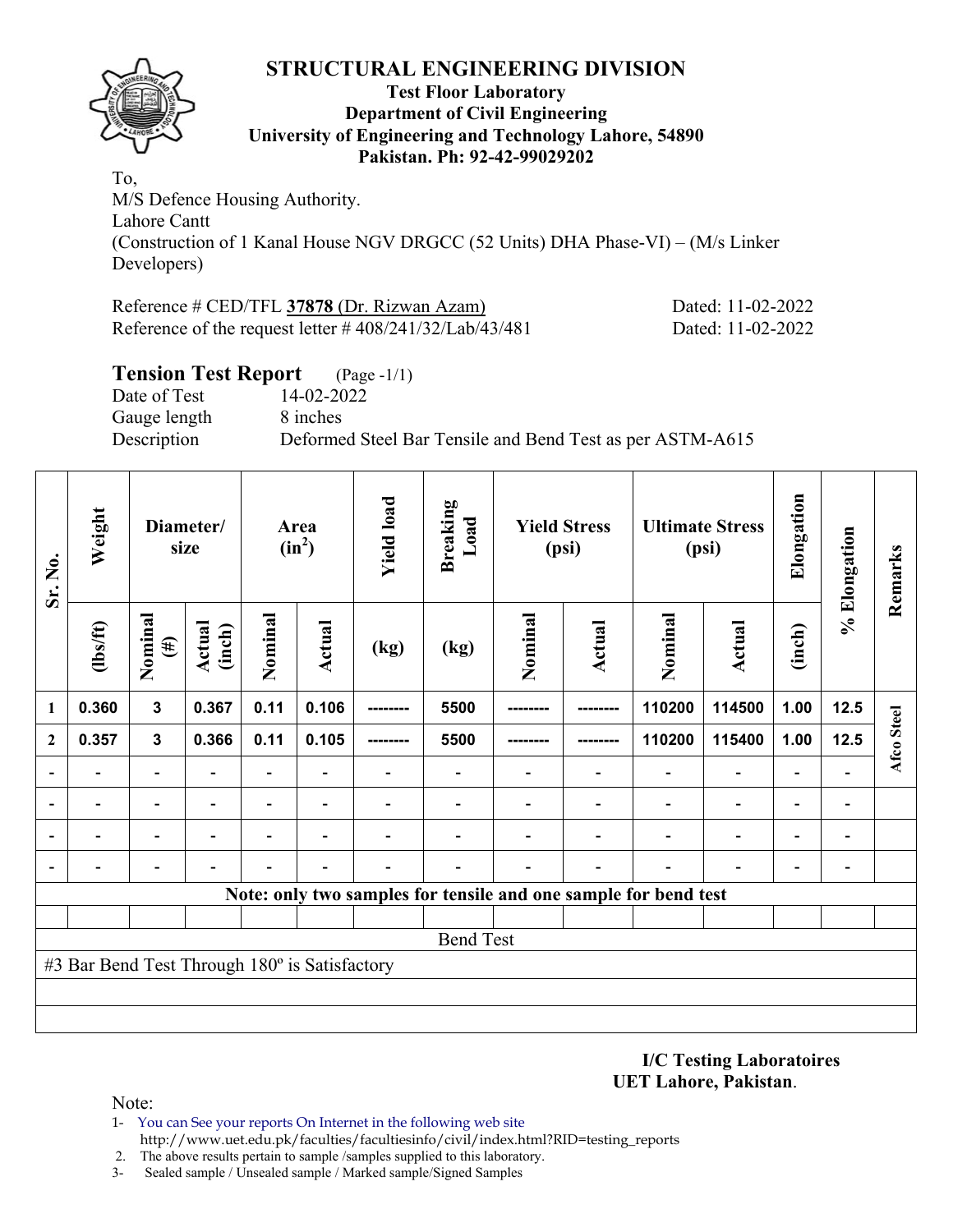

### **Test Floor Laboratory Department of Civil Engineering University of Engineering and Technology Lahore, 54890 Pakistan. Ph: 92-42-99029202**

To, M/S Defence Housing Authority. Lahore Cantt (Const of 18 Green Apartment Complex DRGCC DHA Phase-VI) – (M/s Construct)

Reference # CED/TFL 37879 (Dr. Qasim Khan) Dated: 11-02-2022 Reference of the request letter # 408/241/32/Lab/42/206 Dated: 10-02-2022

# **Tension Test Report** (Page -1/1)

Date of Test 14-02-2022 Gauge length 8 inches

Description Deformed Steel Bar Tensile and Bend Test as per ASTM-A615

| Sr. No.      | Weight                                        |                          | Diameter/<br>size      |                | Area<br>$(in^2)$         | <b>Yield load</b> | <b>Breaking</b><br>Load |         | <b>Yield Stress</b><br>(psi)                                    |                          | <b>Ultimate Stress</b><br>(psi) | Elongation               | % Elongation                 | Remarks |
|--------------|-----------------------------------------------|--------------------------|------------------------|----------------|--------------------------|-------------------|-------------------------|---------|-----------------------------------------------------------------|--------------------------|---------------------------------|--------------------------|------------------------------|---------|
|              | $\frac{2}{10}$                                | Nominal<br>$(\#)$        | Actual<br>(inch)       | Nominal        | Actual                   | (kg)              | (kg)                    | Nominal | Actual                                                          | Nominal                  | <b>Actual</b>                   | (inch)                   |                              |         |
| 1            | 0.371                                         | $\mathbf{3}$             | 0.373                  | 0.11           | 0.109                    | 3200              | 4500                    | 64200   | 64660                                                           | 90200                    | 91000                           | 1.20                     | 15.0                         |         |
| $\mathbf{2}$ | 0.364                                         | $\mathbf{3}$             | 0.369<br>0.11<br>0.107 |                | 3600                     | 4700              | 72200                   | 74160   | 94200                                                           | 96900                    | 1.10                            | 13.8                     | Kamran<br><b>Steel</b>       |         |
|              |                                               |                          |                        |                |                          |                   |                         |         |                                                                 |                          | $\overline{\phantom{0}}$        | $\overline{\phantom{0}}$ |                              |         |
|              | $\overline{\phantom{0}}$                      | $\overline{\phantom{a}}$ | $\blacksquare$         |                | $\overline{\phantom{a}}$ |                   |                         |         |                                                                 | $\overline{\phantom{0}}$ | $\overline{\phantom{a}}$        | -                        | $\qquad \qquad \blacksquare$ |         |
|              | $\overline{\phantom{0}}$                      | $\overline{\phantom{a}}$ |                        | $\blacksquare$ | $\overline{\phantom{0}}$ |                   |                         |         | $\overline{\phantom{0}}$                                        | $\overline{\phantom{0}}$ | $\overline{\phantom{a}}$        | Ξ.                       | $\overline{\phantom{a}}$     |         |
|              | $\overline{\phantom{0}}$                      | $\overline{\phantom{a}}$ |                        |                | $\overline{\phantom{0}}$ | -                 |                         |         | ۰                                                               | $\overline{\phantom{0}}$ | $\overline{\phantom{a}}$        | $\blacksquare$           | $\overline{\phantom{a}}$     |         |
|              |                                               |                          |                        |                |                          |                   |                         |         | Note: only two samples for tensile and one sample for bend test |                          |                                 |                          |                              |         |
|              |                                               |                          |                        |                |                          |                   |                         |         |                                                                 |                          |                                 |                          |                              |         |
|              |                                               |                          |                        |                |                          |                   | <b>Bend Test</b>        |         |                                                                 |                          |                                 |                          |                              |         |
|              | #3 Bar Bend Test Through 180° is Satisfactory |                          |                        |                |                          |                   |                         |         |                                                                 |                          |                                 |                          |                              |         |
|              |                                               |                          |                        |                |                          |                   |                         |         |                                                                 |                          |                                 |                          |                              |         |
|              |                                               |                          |                        |                |                          |                   |                         |         |                                                                 |                          |                                 |                          |                              |         |

**I/C Testing Laboratoires UET Lahore, Pakistan**.

Note:

1- You can See your reports On Internet in the following web site http://www.uet.edu.pk/faculties/facultiesinfo/civil/index.html?RID=testing\_reports

2. The above results pertain to sample /samples supplied to this laboratory.